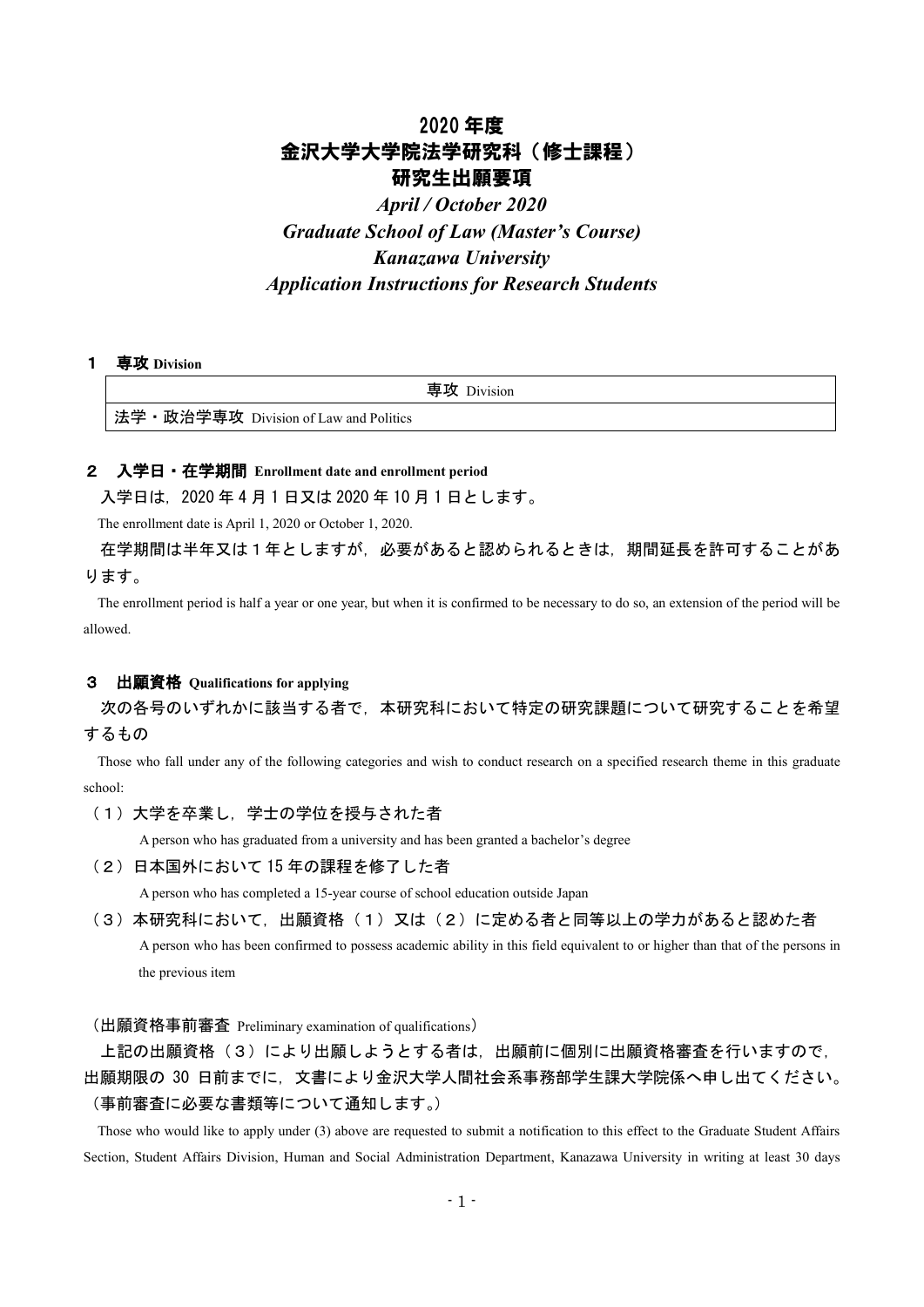prior to the submission deadline below. (The applicant will then be informed of the documents necessary for an advance examination.)

| 区 分                   | 国内在住者                | 国外在住者               |
|-----------------------|----------------------|---------------------|
| Segment               | Residents of Japan   | Overseas residents  |
| 2020年4月入学             | 2020年3月6日 (金) まで     | 2019年11月8日 (金)まで    |
| April 2020 Entrance   | by March 6, 2020     | by November 8, 2019 |
| 2020年10月入学            | 2020年9月4日 (金) まで     | 2020年5月8日 (金) まで    |
| October 2020 Entrance | by September 4, 2020 | by May 8, 2020      |

4 出願期限 **Deadline for acceptance of application materials**

## 5 出願手続 **Application Procedure**

## (1)入学志願者は,出願書類を一括して提出してください。

Applicants should submit all application materials together.

(2)出願書類を郵送するときは,「書留」とし,封筒の表に「法学研究科(修士課程)研究生入学願書 在中」と朱書きしてください。

When submitting application materials by mail, they should be sent by registered mail, with "Application for Research Student in the Graduate School of Law (Master's Course)" written in red on the front of the envelope.

■出願書類提出先 **Applications materials should be sent to the following address:**

## 〒920-1192 金沢市角間町 金沢大学人間社会系事務部学生課大学院係

**Graduate Student Affairs Section, Student Affairs Division,**

**Human and Social Administration Department, Kanazawa University**

**Kakuma-machi, Kanazawa, 920-1192 Japan**

## (3)出願書類に不備がある場合は受理しません。

Incomplete applications will not be accepted.

#### 6 出願書類 **Materials for submission**

|               | 提出書類 Materials                   | 摘<br>要 Notes                                                                      |
|---------------|----------------------------------|-----------------------------------------------------------------------------------|
|               | 研究生入学願書                          | 本研究科所定の用紙に必要事項を日本語又は英語で記入してく                                                      |
| (1)           | Research<br>Application<br>for   | ださい。                                                                              |
|               | Students                         | Fill in the form designated by the Graduate School of Law in Japanese or English. |
|               |                                  | 本研究科所定の用紙に必要事項を日本語又は英語で記入してく                                                      |
| $\circled{2}$ | 履歴書<br>Curriculum Vitae          | ださい。                                                                              |
|               |                                  | Fill in the form designated by the Graduate School of Law in Japanese or English. |
|               |                                  | 本研究科への出願資格を満たす大学の卒業(見込)証明書<br>(在                                                  |
| $\circled{3}$ | 卒業(見込)証明書                        | 学証明書ではありません)を提出してください。                                                            |
|               | (コピーの提出不可)                       | A graduation certificate or a certificate of prospective graduation (not a school |
|               | Graduation certificate or<br>a   | certificate) that meets the qualifications for applying issued by the applicant's |
|               | certificate<br>of<br>prospective | university should be submitted.                                                   |
|               | graduation (Original)            | 外国の大学の場合は、大学が発行する英語又は日本語による卒                                                      |
|               |                                  | 業(見込)証明書を提出してください。                                                                |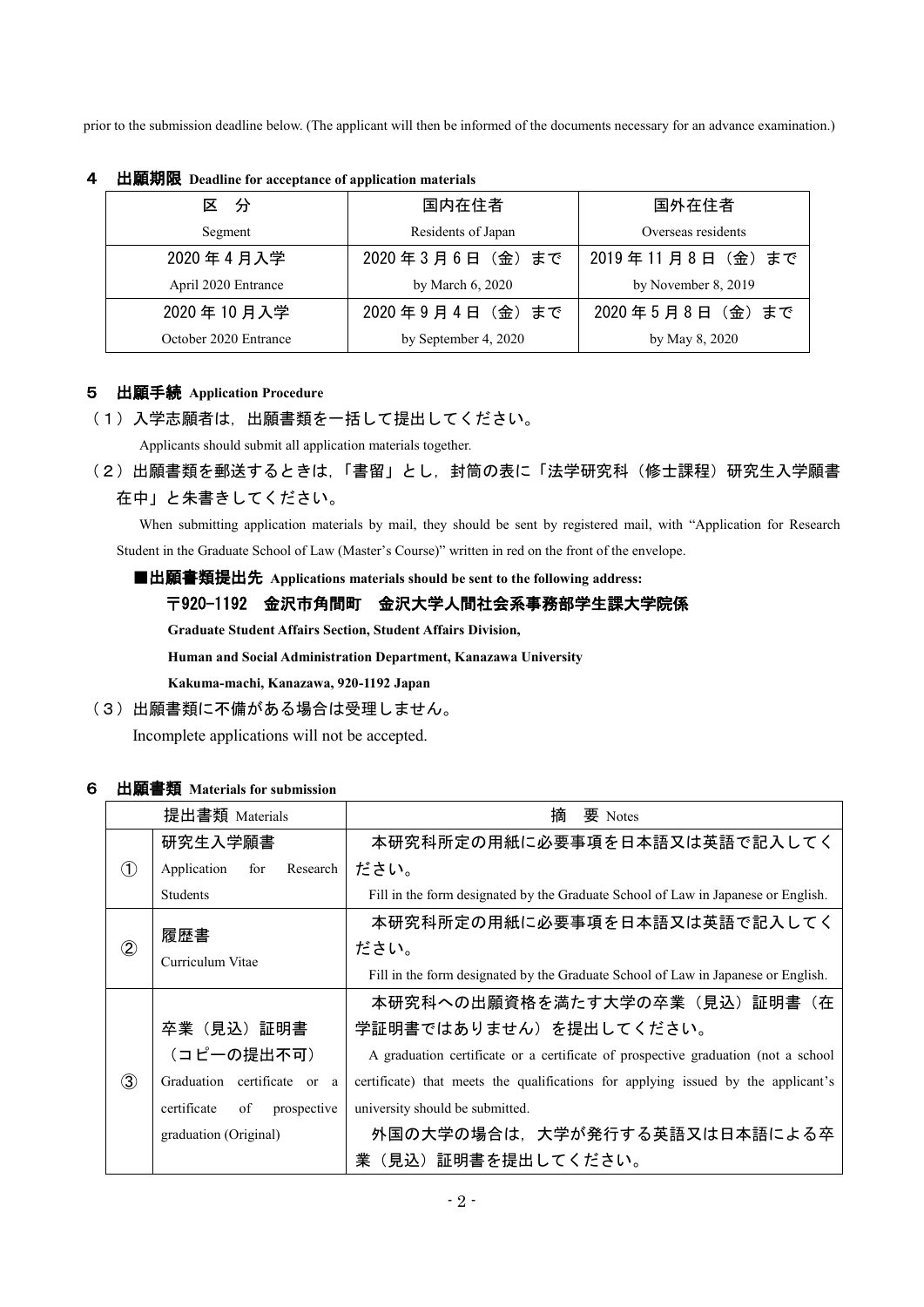|                                                |                               | The certificate must be in Japanese or English.                                           |  |
|------------------------------------------------|-------------------------------|-------------------------------------------------------------------------------------------|--|
|                                                |                               | 本研究科への出願資格を満たす成績証明書を提出してくださ                                                               |  |
|                                                |                               | $\mathsf{L}_{\lambda}$                                                                    |  |
|                                                | 成績証明書                         | A university transcript that meets the qualifications for applying should be              |  |
| $\circled{4}$                                  | (コピーの提出不可)                    | submitted.                                                                                |  |
|                                                | Transcript (Original)         | 外国の大学の場合は、大学が発行する英語又は日本語による成                                                              |  |
|                                                |                               | 績証明書を提出してください。                                                                            |  |
|                                                |                               | It must be in Japanese or English.                                                        |  |
|                                                |                               | 日本語能力試験合否結果 (N1合格が望ましい). 日本留学試験                                                           |  |
|                                                |                               | 成績通知書, TOEFL のスコア, IELTS のスコア, TOEIC のスコア等                                                |  |
|                                                | 日本語能力又は英語能                    | の写しを提出してください。                                                                             |  |
|                                                | 力の証明書                         | Please submit a copy of the notification of the results of the Japanese Language          |  |
|                                                | ※外国人留学生のみ                     | Proficiency Test (*an N1 pass is desirable), a copy of written notification of results of |  |
|                                                | Document<br>certifying<br>the | the Examination for Japanese University Admission for International Students, or of       |  |
| $\circledS$                                    | applicant's Japanese language | TOEFL, IELTS, or TOEIC score.                                                             |  |
|                                                | ability or English language   | やむを得ず提出できない場合は、その理由を記載し提出してく                                                              |  |
|                                                | ability                       | ださい(様式任意)。                                                                                |  |
|                                                | *Only international students  | Those who, for an unavoidable reason, have not been able to take an examination           |  |
|                                                |                               | to certify their Japanese or English language ability, should submit a document           |  |
|                                                |                               | containing the reasons for this.                                                          |  |
|                                                |                               | 本研究科所定の用紙に、これまでの研究分野及び今後の研究計                                                              |  |
|                                                |                               | 画について、各 2,000 字程度 (英語の場合は 1,000 words 程度)                                                 |  |
| $\circled6$                                    | 研究計画書                         | で具体的に記入してください。                                                                            |  |
|                                                | Research Plan                 | Containing past research fields and future research plans in the form designated,         |  |
|                                                |                               | each in approximately 2,000 characters (if in English, about 1,000 words each), by        |  |
|                                                |                               | the Graduate School of Law.                                                               |  |
|                                                | 推薦書                           | 大学長又は指導教員による推薦書を提出してください(様式任                                                              |  |
| $\left( \widehat{\mathbf{\mathcal{J}}}\right)$ | ※外国人留学生のみ                     | 意)。                                                                                       |  |
|                                                | Letter of recommendation      | A letter of recommendation written by the university president or the applicant's         |  |
|                                                | *Only foreign students        | academic supervisor should be submitted.                                                  |  |
|                                                |                               | 入学検定料 9,800 円 Examination fee: 9,800 yen                                                  |  |
|                                                |                               | 入学検定料振込後,「入学検定料振込金証明書」に取扱金融機関                                                             |  |
|                                                |                               | の領収印が押印されていることを確認の上、提出してください。                                                             |  |
|                                                | 入学検定料振込金証明                    | After the payment, the bank teller will give you back the remittance form with an         |  |
| $\circledR$                                    | 書                             | official stamp as proof of payment. Submit the Certificate of Remittance (right side      |  |
|                                                | Certificate of remittance     | slip) together with the application documents. Keep the receipt (middle slip) for your    |  |
|                                                |                               | records.                                                                                  |  |
|                                                |                               | <納入方法 Payment Procedure>                                                                  |  |
|                                                |                               | 本要項に添付の振込依頼書に必要事項を記入の上,「電信扱」が                                                             |  |
|                                                |                               | 利用できる金融機関(銀行・信用金庫・信用組合・農協・漁協)                                                             |  |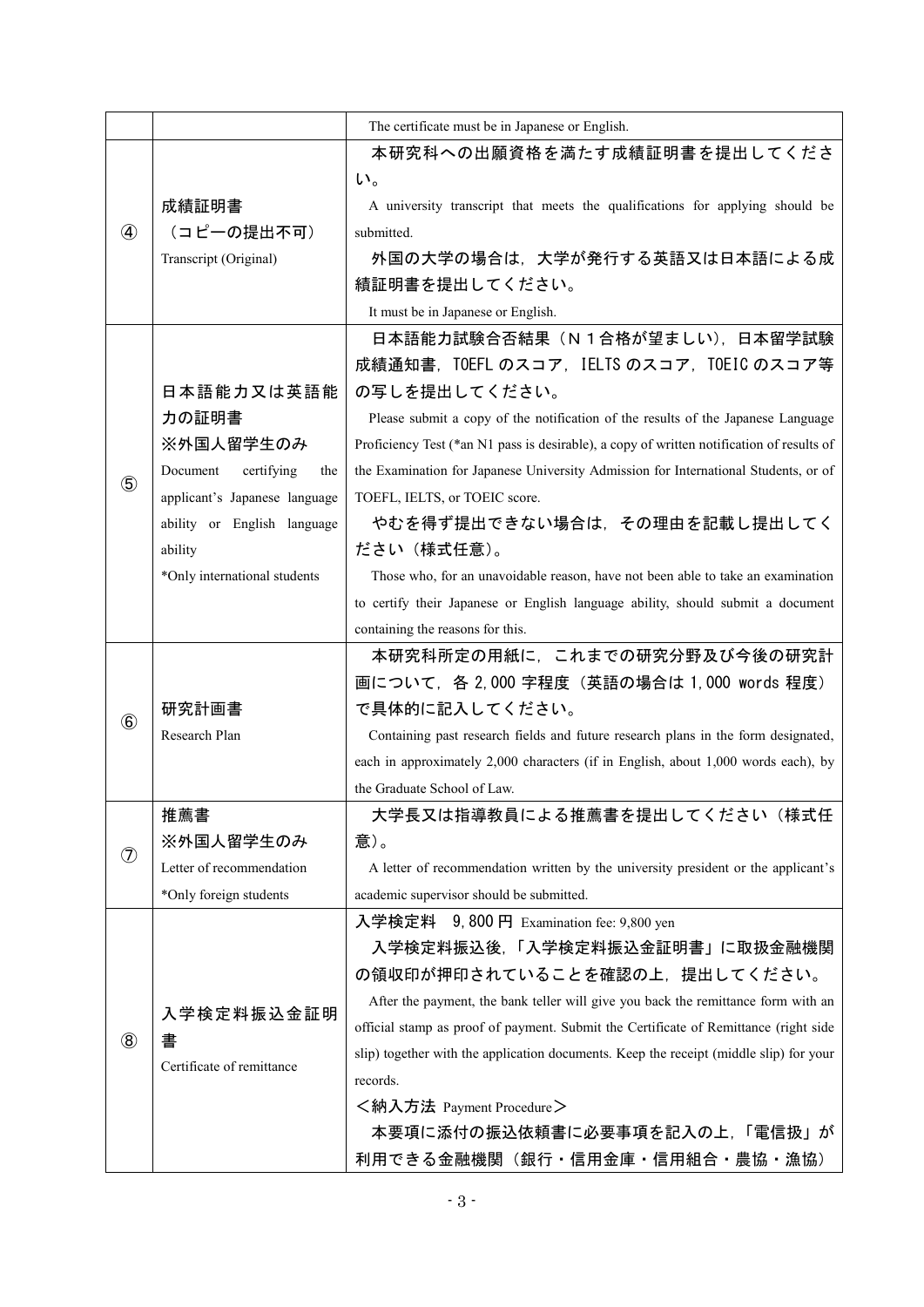|  | の窓口から振り込んでください(ゆうちょ銀行・郵便局からの振                                                           |
|--|-----------------------------------------------------------------------------------------|
|  | 込はできません)。振込手数料は,志願者負担となります。なお,                                                          |
|  | 北陸銀行本支店からの振込の場合,手数料はかかりません。                                                             |
|  | Fill out the designated form attached this instructions and send payment by             |
|  | telegraphic transfer from a bank teller. Please note that telegraphic transfers are not |
|  | available at post offices. The handling fee should be paid by the applicant. The        |
|  | handling fee will be waived if you use Hokuriku Bank, our affiliated bank.              |
|  | (注 Note)                                                                                |
|  | (1) 金融機関の窓口受付終了時刻までに振り込んでください。                                                          |
|  | また、土・日・祝日は休業日です。期日・時間に余裕をもっ                                                             |
|  | て納入してください。                                                                              |
|  | Please transfer by the end of reception desk at the financial institution. It is        |
|  | closed on Saturdays, Sundays, and holidays. Please transfer early.                      |
|  | (2) ATM (現金自動預払機), 携帯電話, パソコン等からは振                                                      |
|  | り込まないでください。                                                                             |
|  | Avoid remittance from ATMs (automatic teller machine), mobile phones,                   |
|  | PCs, etc.                                                                               |
|  | また、海外から送金する場合は、次の点に注意してください。                                                            |
|  | When overseas remittances are planned, pay attention to the followings.                 |
|  | i. <u>まず,海外送金することについて,金沢大学人間社会系事務</u>                                                   |
|  | <u>部学生課大学院係に余裕をもって事前相談してください。</u>                                                       |
|  | First of all, please contact the Graduate Student Affairs Section, Student Affairs      |
|  | Division, Human and Social Administration Department, Kanazawa University               |
|  | before overseas remittance.                                                             |
|  | ii. 送金から着金までに時間がかかるので,早めの手続をしてく                                                         |
|  | ださい。                                                                                    |
|  | Since it takes time from remittance to arrival, please proceed early.                   |
|  | 送金先の銀行口座は限定しています。銀行名,口座番号等に                                                             |
|  | iii                                                                                     |
|  | 関してはiの事前相談で確認してください。                                                                    |
|  | The bank account of the remittance is limited. For bank name, account number,           |
|  | etc., please confirm with advance consultation of i.                                    |
|  | iv. 送金は, 日本円でお願いします。                                                                    |
|  | Remittance is in Japanese yen.                                                          |
|  | Ⅴ.送金手数料は,依頼人(送金側)の負担です。                                                                 |
|  | The remittance charge should be paid by the client (remittance side).                   |
|  | vi. 送金の手続を取る際は,金沢大学人間社会系事務部学生課大                                                         |
|  | 学院係に連絡を取り,次のことを確実に伝えてください。                                                              |
|  | When undertaking the procedure of remittance, please contact the Graduate               |
|  | Student Affairs Section, Student Affairs Division, Human and Social                     |
|  | Administration Department, Kanazawa University and provide the following                |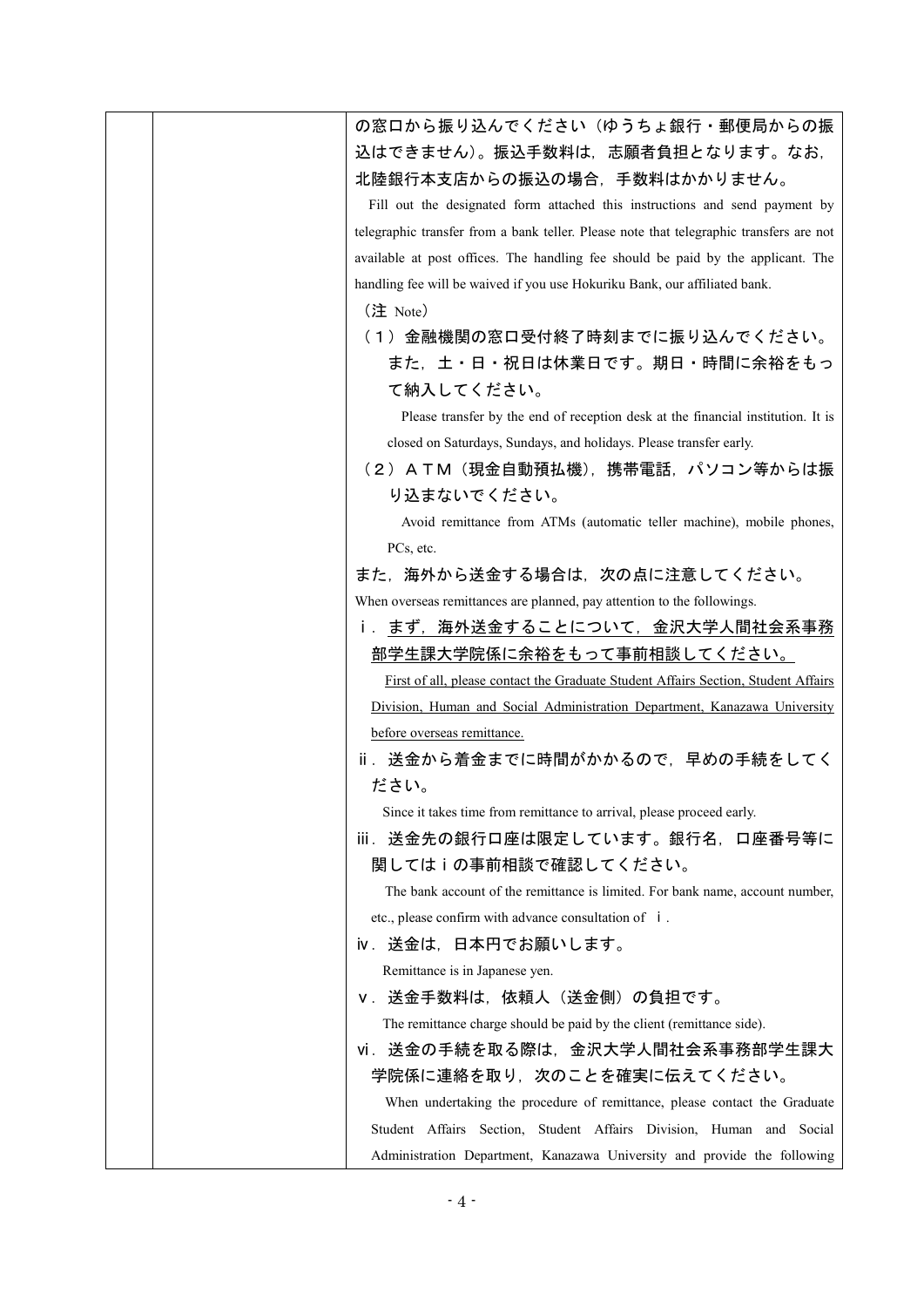|                   |                              | information securely.                                                               |  |
|-------------------|------------------------------|-------------------------------------------------------------------------------------|--|
|                   |                              | ・あなたのお名前 Yourname                                                                   |  |
|                   |                              | ・送金手続する日にち Date of remittance proceeding                                            |  |
|                   |                              | ・送金する海外の銀行,支店名                                                                      |  |
|                   |                              | Overseas banks to transfer money, branch name                                       |  |
|                   |                              | ・入学検定料の送金であること Must be remittance of examination fee                                |  |
|                   |                              | ・送金額が 9,800 円であること The amount sent is 9,800 yen                                     |  |
|                   |                              | vii. 中国からの送金の場合は、中国銀行 (Bank of China) で送金                                           |  |
|                   |                              | 手続すると、入金確認が早くできます。                                                                  |  |
|                   |                              | If the remittance is from China, payment can be confirmed quickly by the            |  |
|                   |                              | remittance procedure at the Bank of China.                                          |  |
|                   | 在留カードの写し                     |                                                                                     |  |
|                   | ※日本在住の外国人留                   |                                                                                     |  |
| $\left( 9\right)$ | 学生のみ                         | 表及び裏の写しを提出してください。                                                                   |  |
|                   | Copy of residence card       | Please submit a copy of both the front and back of the student's residence card.    |  |
|                   | *Only international students |                                                                                     |  |
|                   | living in Japan              |                                                                                     |  |
|                   |                              | 出願書類には、パスポートに記載の氏名を使用してください。                                                        |  |
|                   | パスポートの写し                     | Please use the full name stated on your passport for the application documents.     |  |
| (10)              | ※外国人留学生のみ                    | 国籍・氏名・性別・生年月日が記載されたページの写しを提出                                                        |  |
|                   | Copy of passport             | してください。                                                                             |  |
|                   | *Only international students | Please submit a copy of the page stating the applicant's nationality, name, gender, |  |
|                   |                              | and date of birth.                                                                  |  |

## 7 選抜方法及び試験日時 **Selection method and date of examinations**

(1)選抜方法 Selection method

提出された書類と口述試験の結果に基づき,総合的に合否を判定します。

(提出された書類の内容等について,対面又は Web カメラを用いて口述試験を行います。Web カメ ラによる口述試験においては Skype を利用しますので,アカウント及び Web カメラを事前に入 手してください。)

Passing status is determined on the basis of the Document screening and Interview.

(Interviews regarding the application documents and other matters are conducted face-to-face or using a webcam. Interviews that use a webcam will be conducted via Skype, so applicants must set up a webcam and Skype account beforehand.)

## (2)試験日時 Date of examinations

ロ述試験は、事前に志願者と指導を希望する教員との間で e-mail で日程調整を行った上,実施し ます。

Interview examinations will be held with scheduling arrangements made in advance via email between the applicant and the prospective supervisor.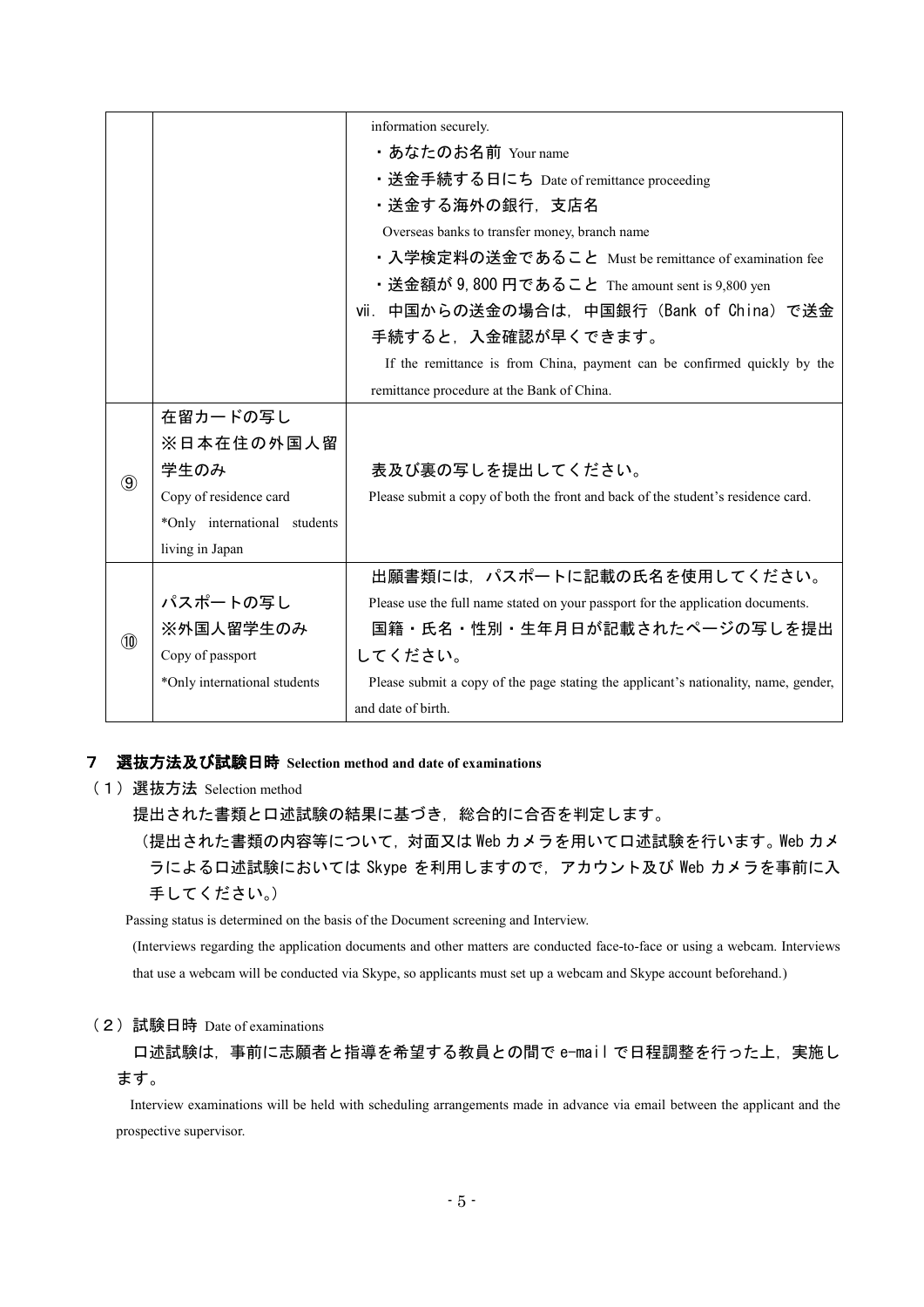#### 8 合格者発表 **Announcement of examination results**

### 合格者及び不合格者に郵便で通知します。

Successful and unsuccessful applicants will also be notified by mail.

#### 9 入学時に必要な経費 **Fees required at the time of enrollment**

入学料 84,600 円 Admission Fee: 84,600 yen

(注 Note)

## (1)上記の納付金額は予定であり,入学時に入学料が改定された場合には,改定時から新入学料が適 用されます。

The amount may change in accordance with circumstances. If the amount is revised at the time of enrolment, the new rates will apply.

(2)海外から送金する場合は,次の点に注意してください。

When overseas remittances are planned, pay attention to the followings.

## ①まず,海外送金することについて,金沢大学人間社会系事務部学生課大学院係に余裕をもって事 前相談してください。

First of all, please contact the Graduate Student Affairs Section, Student Affairs Division, Human and Social Administration Department, Kanazawa University before overseas remittance.

②送金から着金までに時間がかかるので,早めの手続をしてください。

Since it takes time from remittance to arrival, please proceed early.

③送金先の銀行口座は限定しています。銀行名,口座番号等に関しては①の事前相談で確認してく ださい。

The bank account of the remittance is limited. For bank name, account number, etc., please confirm with advance consultation of ①.

④送金は,日本円でお願いします。

Remittance is in Japanese yen.

⑤送金手数料は,依頼人(送金側)の負担です。

The remittance charge should be paid by the client (remittance side).

## ⑥送金の手続を取る際は,金沢大学人間社会系事務部学生課大学院係に連絡を取り,次のことを確 実に伝えてください。

When undertaking the procedure of remittance, please contact the Graduate Student Affairs Section, Student Affairs Division,

Human and Social Administration Department, Kanazawa University and provide the following information securely.

- ・あなたのお名前 Your name
- ・送金手続する日にち Date of remittance proceeding
- ・送金する海外の銀行,支店名 Overseas banks to transfer money, branch name
- ・入学料の送金であること Must be remittance of admission fee
- ・送金額が 84,600 円であること The amount sent is 84,600 yen

⑦中国からの送金の場合は,中国銀行(Bank of China)で送金手続すると,入金確認が早くできま

す。

If the remittance is from China, payment can be confirmed quickly by the remittance procedure at the Bank of China.